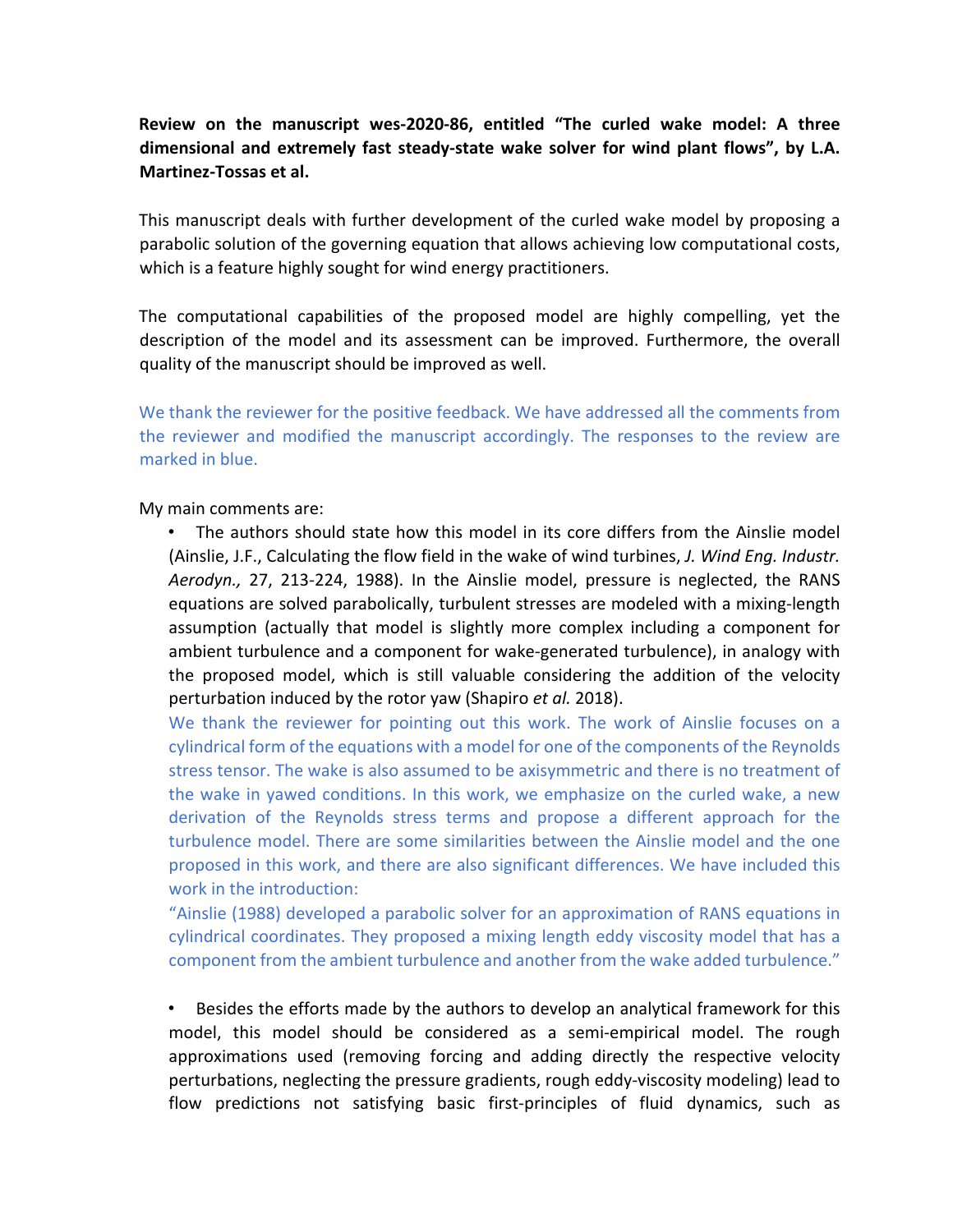conservation of mass. This is particularly evident if considering null yaw of the wind turbine. If we consider that foundational models, such as the Jensen model, were developed only using the mass conservation, then I think it is reasonable to ask if the accuracy achieved relies only on the "smart" tuning of the mixing length model, which is difficult to generalize (see below more comments on the mixing length model).

We agree that this model is not analytical. We are proposing a hybrid RANS-analytical model that is focused on minimizing computational cost. This model aims to achieve a computational cost as low as the analytical models but solving a simplified form of the streamwise momentum RANS equation. We have identified this as a hybrid RANSanalytical framework in the manuscript. The main purpose behind a RANS-analytical framework is to minimize computational cost. The tuning of the turbulence model is an essential part of minimizing cost. We have expanded the discussion of the turbulence model and included a section in the appendix with the effects of the tuning parameter in the turbulence model.

#### Introduction:

"This solver uses a hybrid RANS-analytical framework that aims to minimize computational cost."

### 2.3 Turbulence model

"Future work should investigate Reynolds stress models which are able to resolve the enhanced mixing and turbulence induced by the wind turbines while remaining computationally efficient for the hybrid RANS-analytical framework."

#### Conclusions:

"The approach uses a hybrid RANS-analytical framework to obtain the wake velocity based on a parabolic equation for the streamwise component of the RANS equations."

Mass conservation is used in the derivation of the model. However, when solving the momentum equation, mass conservation is not strictly enforced. This model solves an approximate form of the streamwise momentum equation. To be able to have a mass conserving approach, we would need to solve the three components of velocity and an equation for pressure which would be elliptic. This would require a full solution of the RANS equations and cannot be used as a fast model.

These comments should be addressed in a revised version of the manuscript. Below you can find more comments that I hope can help with the preparation of a revised manuscript.

#### **Comments**

1. Eq. 1: Where is the forcing of the wind turbine? The turbulent Reynold stresses have the wrong sign. I hope this is only a typo in the manuscript rather than a bug in the code! 2.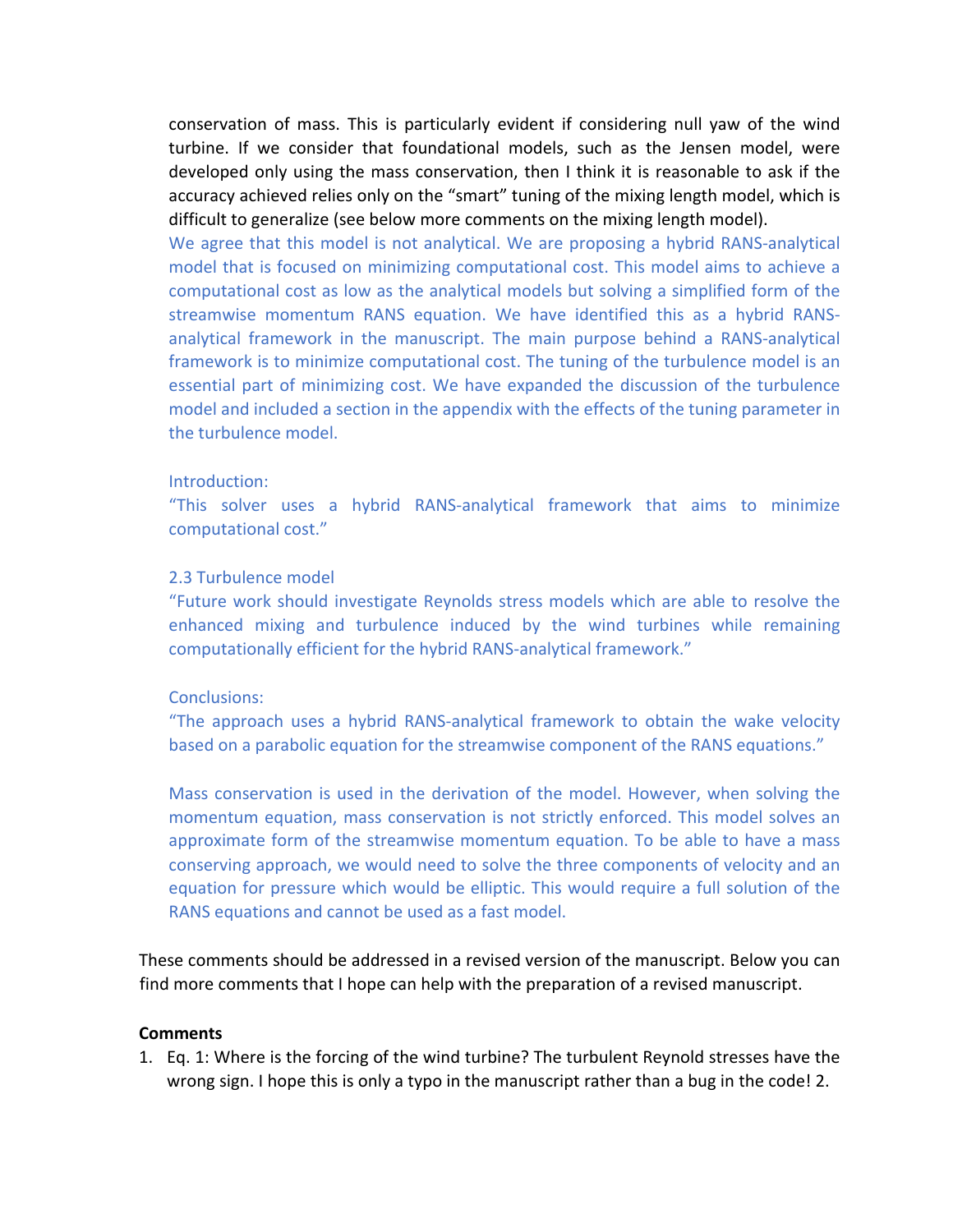Yes, the sign of the Reynolds stresses was wrong. This was just an error in the manuscript, and it has been fixed. The turbulence model used to represent the Reynolds stresses in the code had the correct sign, so there were no bugs associated to this typo. A wrong sign in the viscous term would make the numerical method unstable.

2. Eq. 4 is a kind of tricky because:  $a# = A# + \Delta((a)(x = 0, \text{ for the Reynolds averaging. Thus,})$  $A#′ = -(\Delta(a)|′$ . Does it make any sense that the mean fluctuations of the background flow are equal and opposite to that of the wake deficit? Please add comments on this, which might help to understand better this modeling strategy.

In the case of averaging, the fluctuations do average to zero. The Reynolds averaging is applied to all terms in the equation. This means that every term in the equation is zero. The mean fluctuations of the background flow are all zero. All the interactions between fluctuation are taken into account by the Reynolds stress tensor. The discussion of the Reynolds stress tensor and turbulence model have been expanded in the manuscript.

3. Eq. 5, what is  $p_1$ ,  $\Delta p$ ?

Yes, this is a typo and has been fixed in the manuscript.

4. For Eq. 5 from Eq. 1, you should state that you are neglecting the molecular viscosity. Yes, we neglect the viscous term in the formulation and this has been included in the manuscript:

"We assume that the viscous effects are small (high Reynolds number limit) and are neglected in the rest of derivation."

- 5. Line 89, there is no mixing length model in Eq. 9 so far, maybe an eddy viscosity model. Yes, the turbulent eddy viscosity approach was used to model the Reynolds stress tensor. The following text has been added to the manuscript: "The Reynolds stresses are modeled using the turbulent-viscosity hypothesis (Pope 2020) and the streamwise gradient of the wake deficit is neglected."
- 6. L95, Eq 9 is not parabolic, maybe It can be solved parabolically.

The assumptions used to derive the curled wake model equation led to a convectiondiffusion equation. The information propagates in the streamwise direction. By neglecting the second derivative of the velocity in the streamwise direction  $(\frac{\partial^2 \Delta u}{\partial x^2})$  the equation becomes parabolic.

7. As I mentioned above in my main comments, I am not sure if it makes sense to build up these equations to then neglect the partial derivatives of the background velocity field, pressure, and proposing to model turbulent fluxes through an "ad-hoc" eddy viscosity model. The author should discuss this in the manuscript.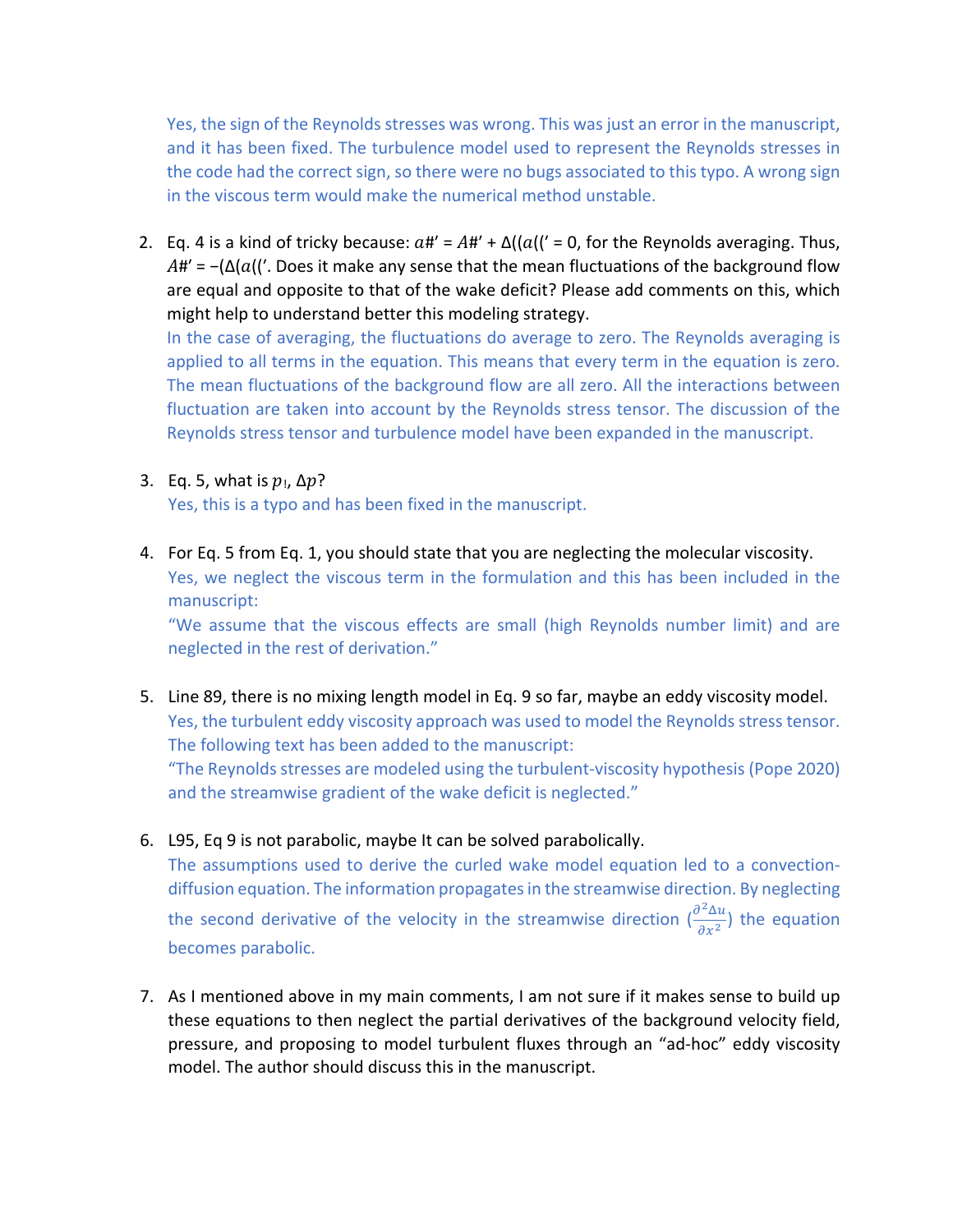Building the equations is an important step in understanding the flow throughout the wind plant and the effects of the background flow and the wake deficit separately. The eddy viscosity model is necessary to represent unresolved terms in the equations. We have expanded the discussion of the turbulence model choice and have included an appendix showing details of the eddy viscosity model.

8. In Eq. 9 for the eddy-viscosity modeling of the turbulent Reynolds stresses, I think you have two options: a) you practically neglect what you wrote in Eq. 7 and you use what you have in Eq. 9 ("## - \$ \$ ! ( ∆'' ! '&' + \$ \$ ! ) '∆' ! '&'.) saying that this is an ad-hoc modeling based on the physics, indeed you expect that the main contribution to turbulent fluxes is due to the turbulence connected the wake shear; b) you write all the equations of the turbulent Reynolds stresses with the eddy viscosity assumption and you add the other terms that are missing.

This point indicates that the explanation for the implementation of the eddy viscosity model was not sufficiently clear. The formulation of the eddy viscosity in the current work does indeed implement an ad hoc model that assumes the stress-like terms found in equation 7 can be represented by way of a mixing length model and a factor that accounts for the additional turbulent diffusion introduced by the rotor and the mean gradients in the wake. A more complete formulation would relate of the stress-like terms to the eddy viscosity (or eddy viscosities), which would require some additional information or different assumptions about the nature of the correlations between background flow and wake flow components. Related the point (9) raised below, the goal of the current work is to develop a parabolic model for wind turbine wake flows that can be solved by marching downstream. The mixing length approach used here does not require that any of the local gradients be calculated in order to estimate the eddy viscosity. Instead, the model assumes that the mixing length from the ABL can be used, and the effects of the aggregate additional turbulent diffusion from the wake are represented by the constant correction factor. A statement to this effect has been added to the manuscript:

"The Reynolds stress model used in the present study was selected due to its computational efficiency. Resolving the spatial variations in the eddy viscosity would require the solution of the full RANS momentum equations and additional transport equations for relevant parameters in the selected Reynolds stress model (van der Laan et al., 2015; Iungo et al., 2018). Future work should investigate Reynolds stress models which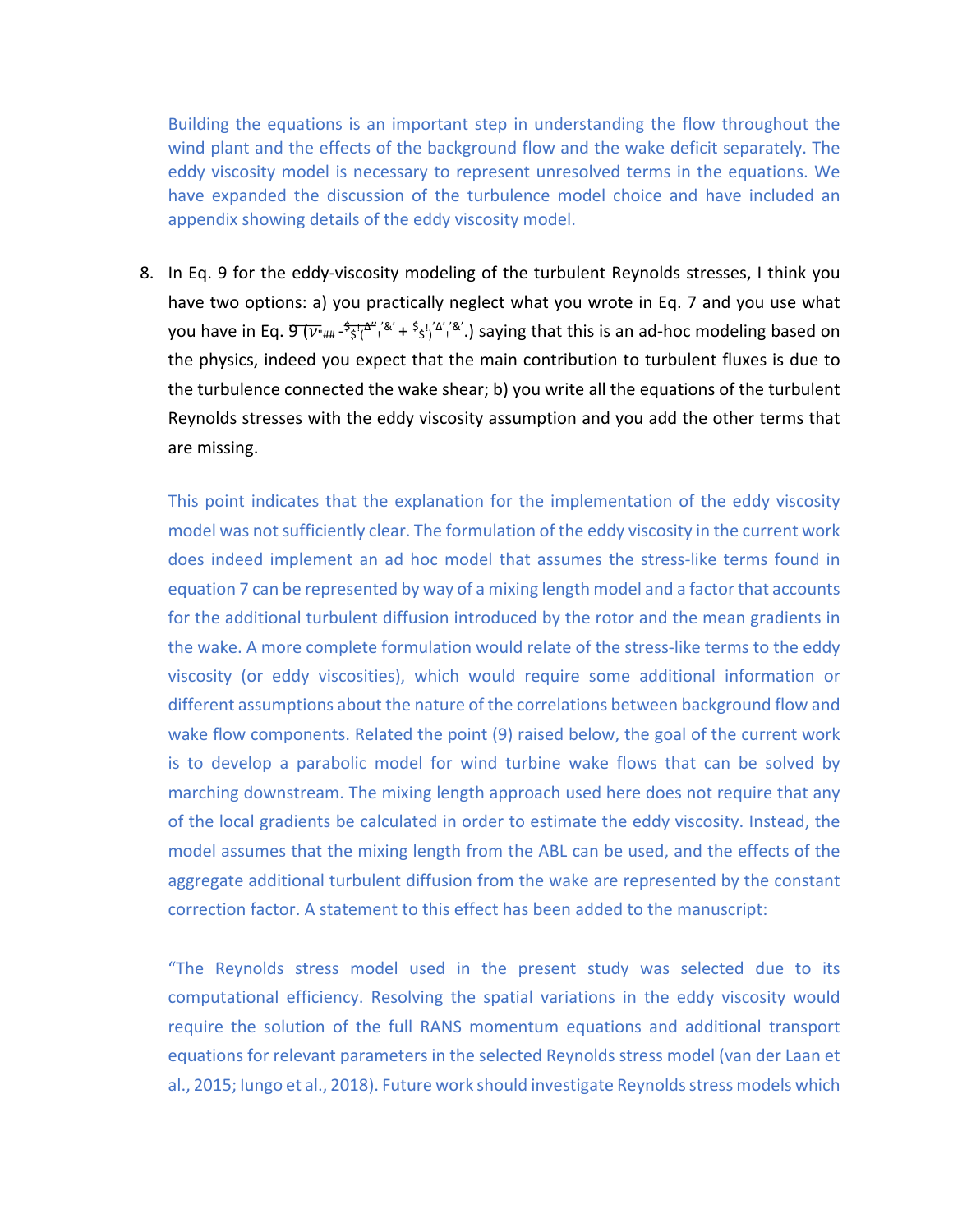are able to resolve the enhanced mixing and turbulence induced by the wind turbines while remaining computationally efficient for the hybrid RANS-analytical framework."

9.  $Eq$  12: I am not sure this specific mixing length model makes sense for several reasons. First, multiplying the mixing length by *C* means that you have an effective mixing length of v*cl*<sup>\*</sup>, which can create issues with the model derived from the Monin-Obukhov similarity theory that you have in Eq. 12. I think you should reconsider this approach by adding to the sheargenerated turbulence, contributions due to ambient turbulence (atmospheric stability), and wake generated turbulence (Ainslie 1988, Iungo et al. 2018). Furthermore, you should consider rewriting the contraction of the strain-rate tensor including both background flow and wake deficit, and you will find other contributions you are missing in the mixing length model.

The implementation of the mixing length model in the current work is taken without additional modifications that would account for wake-added turbulence and shear generated turbulence, as noted by the reviewer. There is obvious value to reevaluating the canonical formulation of the mixing length for the atmospheric boundary layer when considering other sources of turbulence. The work by Ainslie and Iungo et al., attest to that. However, the curled wake model is a parabolic model that fits between the levels of fidelity seen in analytical wake models and RANS modeling. Multiplying the mixing length by a constant coefficient in the current work is a simple way of saying that the aggregate addition of shear-generated and wake-added turbulence is to increase the effective velocity by a fixed amount. The constant \$C\$ was the value that minimized the difference between the wind plant power predicted with the curled wake wind farm solver and the observed data. That said, the authors are aware that that the physical representation of the wind turbine wake would be improved by a formulation for the mixing length that accounts for local flow gradients. A statement summarizing the intent and limitations of the current approach has been added to the Formulation section. We have also added a derivation of the equations invoking the eddy viscosity hypothesis for both base and wake deficit solution. The conclusions section now includes a statement that points to the development of better mixing length models in future work:

"Future work will consist of comparing the model with RANS, improving the turbulence model without compromising computational cost, implementing a vortex decay model, using the solver for yaw-angle optimizations in a wind plant, and code performance improvements to increase speed."

## 10. Eq. 13, you can report the explicit formulation  $(\Delta((u(-)-\mu)^{-1})^{\text{+}})$

This formulation uses the information from the upstream plane and adds a new velocity. This formulation has been improved in the manuscript to denote the current plane (n) and the upstream plan (n-1).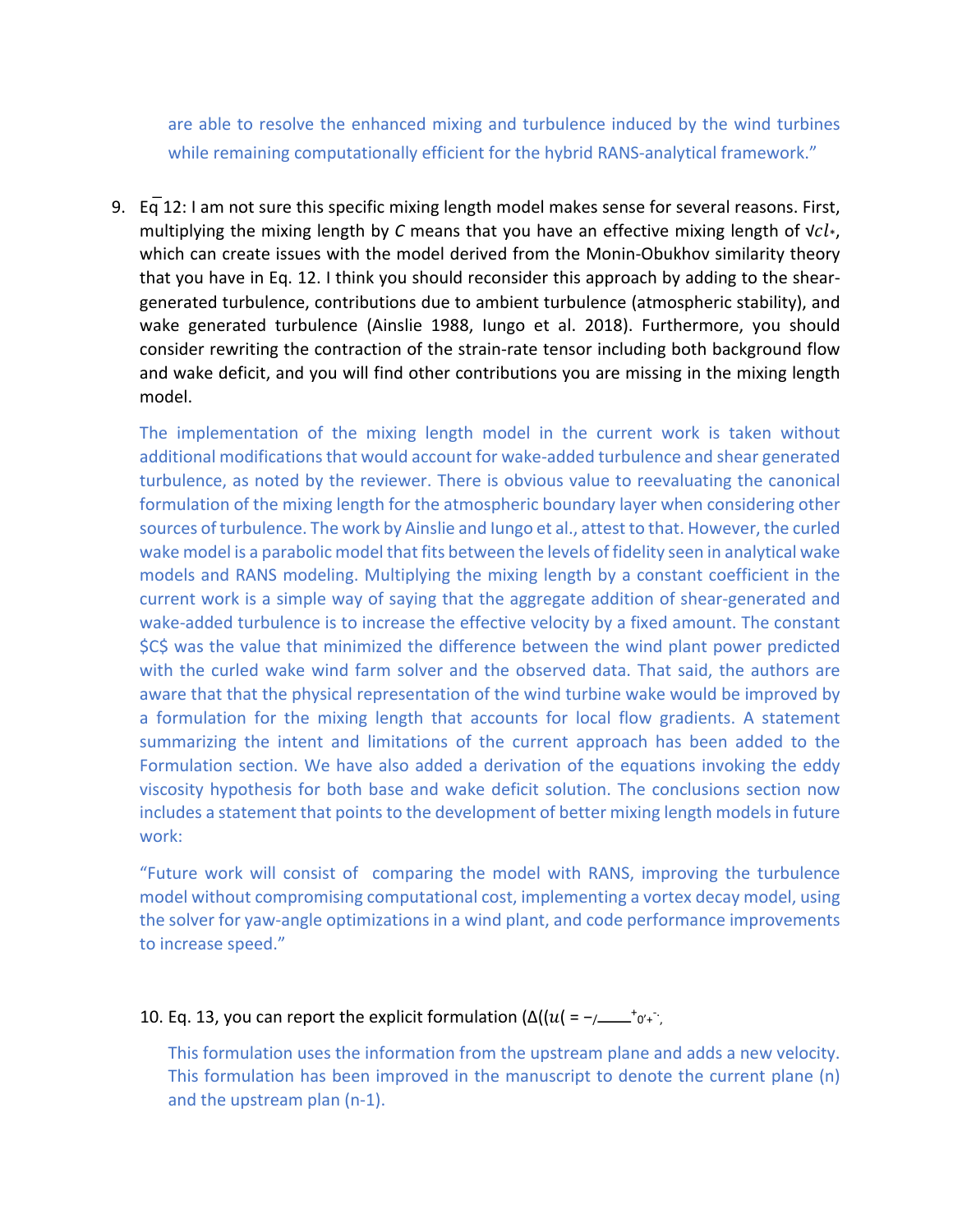- 11. L114, provide a reference for the mixing length in the free atmosphere equal to 15 m. The references for the formulation (Blackadar 1962 and Sun 2011) were included at the end of the line in the original submission. We have moved the reference next to where the mixing length is defined.
- 12. Eqs. 14 and 15, I guess rather than *v'* and *w'*, they should be  $\Delta((v($  and  $\Delta((w($ . Again, more comments on the consequences of replacing the turbine forcing with a velocity perturbation on the momentum and mass budgets might be helpful. Thank you for pointing this out, this has been modified in the manuscript.
- 13. Eqs. 14 and 15 seem different from what reported in Martinez-Tossas 2019, please crosscheck.

The new equations are written in continuous form. Also, the V and W formulations were switched in the paper from Martinez-Tossas 2019 and corrected in the new one. In the limit of the number of vortices (*N*) going to infinity, the formulations in Martinez-Tossas 2019 should converge to the continuous form in the manuscript.

14. Eq. 17. Cross-check the finite-difference scheme, e.g. there is a second-order approximation of the first derivative, so it should be divided by 2∆y and 2∆z.

The reviewer is correct. This was a typo in the manuscript and has been fixed.

- 15. Eq. 17. Provide the final parabolic equation solved in the code. We have re-written the equation in its final form. This is now Equation 20 in the latest version of the manuscript.
- 16. L 145, forward in time? Maybe forward in the streamwise direction. Please do not mention time to avoid confusion.

We agree that the term 'time' can be confusing. However, that is the name of the numerical method. We have stated that in the manuscript:

"This numerical equation is discretized using a ``forward-in-time centered-in-space'' method with the stability criteria shown in Equation 20. We note that the model proposed is steady state and there is no time dependency."

17. L152 – how this grid resolution is obtained? Have you done any study on grid sensitivity? Yes, we have included a grid resolution study in the Appendix and have added the following text to the manuscript:

"Our tests have shown that the implementation has a converged and stable solution when using a grid resolution on the order of  $\frac{D}{\Delta y}$ . Delta y}\$10 in the spanwise directions